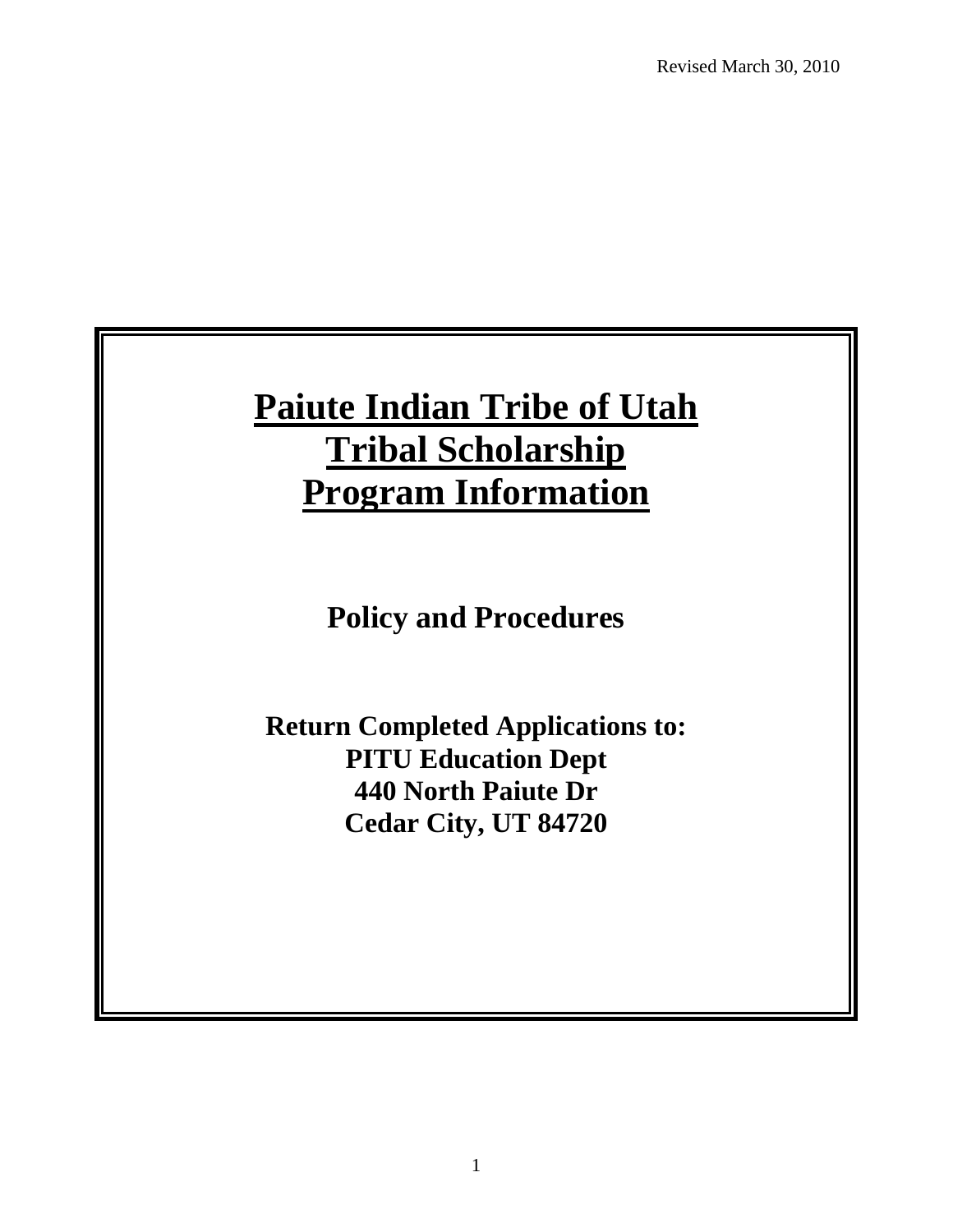## **Calendar and Time Line for all Scholarship Applications**

#### **November and December:**

Contact College or University and request an application.

#### **January:**

The Paiute Indian Tribe of Utah scholarship applications are available from the education department, "upon request."

#### **February:**

Apply for Free Application for Federal Student Aid (FASA) as soon as possible, in order to receive your Student Aid Report (SAR).

#### **March:**

Tribal scholarship application is accepted, for the fall semester/term by the P.I.T.U. Education Department.

#### **June:**

Deadline: **June 30<sup>th</sup>** is the deadline for the Tribal Scholarship application, for the fall semester/term.

#### **July:**

Paiute Education Committee Meeting will be held.

#### ✏**Applicant's**

✏will be notified by mail or phone call, if the applicant needs to attend the education committee meeting?

✏individual's will be notified as soon as possible regarding the decision of the Education Committee.

#### **August:**

Tribal Scholarship applications for College/University's are being accepted, for the spring semester/term by P.I.T.U. Education Department.

#### **November:**

Deadline: **Nov 30th** is the deadline for the Tribal Scholarship application, for the spring semester/term.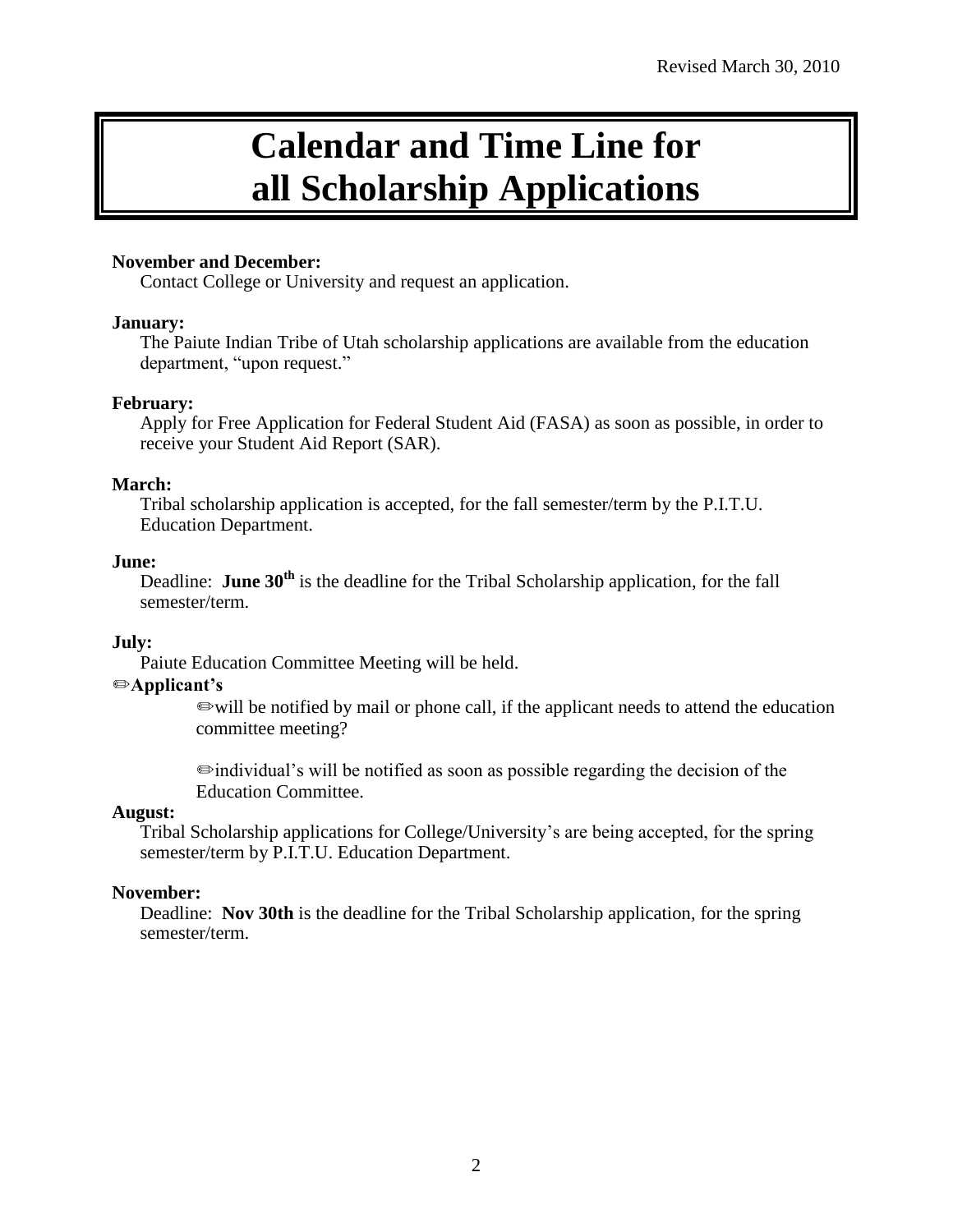

## **Tips on filling out the Paiute Scholarship Application**

- $\checkmark$  Come into the Higher Education Office in Cedar City
- $\checkmark$  Pick up a packet (application) + Financial Aid Information
- $\checkmark$  NOTE: You May go to any college of your choice, but it has to be a college that is **accredited.**
- $\checkmark$  Scholarship is Tuition only. ("Last dollar" Aid)
- $\checkmark$  The amount given to a student is dependent upon their need. (This decision is not determined by the Higher Education Department).
- $\checkmark$  There is a Higher Education Financial Needs Analysis in the Application Packet. You will need to fill out the top portion-where it says, "to be completed by the student". After you fill out the top portion, you will need to send this form to the college/university of your choice. They will fill out the bottom portion, and then they will submit it to our office.
- $\checkmark$  Please try to start your application process 2-3 months before the **deadline, because:**
	- i. You will need an acceptance letter from the college/university
	- ii. You will need to apply for **Federal Student Aid** (this takes about a minimum of three (3) weeks)
	- iii. You will also need your **financial needs analysis** returned to our office (some colleges/universities will take longer than others).

### **Remember: To get all these things together takes time.**

- $\checkmark$  It is very important that you send your application a little earlier then the deadline dates. Late or incomplete applications will not be considered.
- **(The Education committee will not review any late or incomplete application).**
- **Please consider choosing a college/university that you can afford. Tribal scholarship is limited and may not support your needs.**
- $\checkmark$  Remember the education department and committee cares about you and your educational needs. If you have any questions, please feel free to contact us at:

| <b>Paiute Education Department</b> |                     |
|------------------------------------|---------------------|
| 440 North Paiute Dr.               | Phone: 435-586-1112 |
| Cedar City, UT 84720               | Fax: 435-586-7388   |

#### Dear Prospective Student: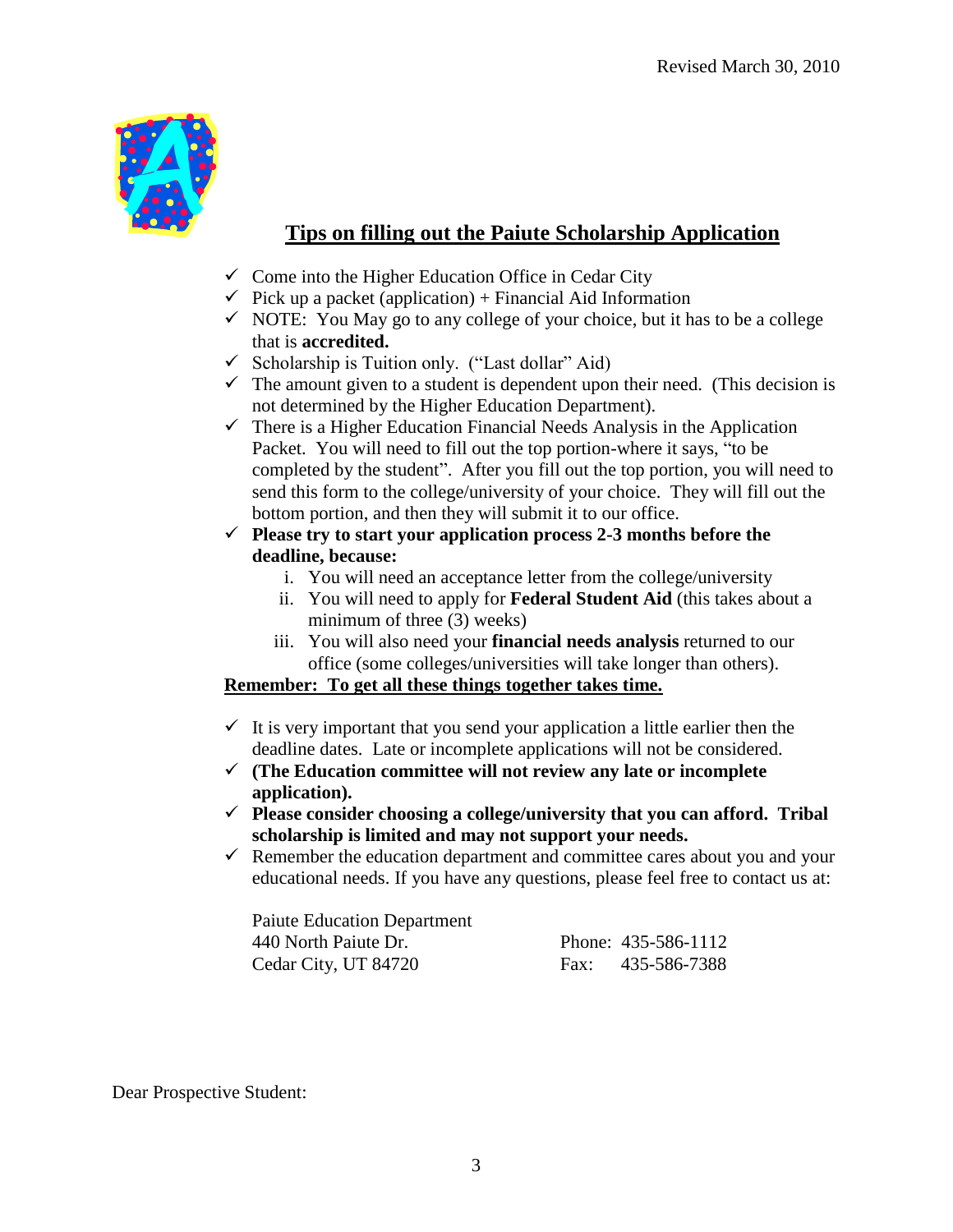Congratulation on your choice to continue your education at an institute of Higher learning! Unfortunately, this extensive application process is a necessity to give the education committee a complete summary of your individual circumstances. **Please use this check-off sheet, as a guide to make certain your application is complete and returned to our office before the specified deadline.** In order to avoid delays periodically contact your College/University's **Admissions office**, **Financial Aid office** and the **PITU Education office**, to ensure your application is completed. All schools and Tribal Ed Departments have their own polices and deadlines check with your school and Tribal Ed. Department to confirm your required deadlines.

## Scholarship Program Deadline Dates: Fall Semester June 30<sup>th</sup> and Spring Semester November 30<sup>th</sup>

#### **DOCUMENTS REQUIRED New Students and Returning Students who previously attended a College/University:**

Paiute Indian Tribe of Utah Higher Education Grant Application with the following:

- \_\_\_\_ Letter
- \_\_\_\_ Consent to Release Information
- \_\_\_\_ Signed Agreement
- Needs Analysis completed and mailed to the Financial Aid Office at the College/University.
- Proof of Residency-Signed by Band Chair.
- \_\_\_\_\_ Completed Free Application for federal Student Aid (FAFSA). Submitted and returned information with results
- \_\_\_\_\_ Financial Needs Analysis filled out by College/University Financial Aid officer and Returned
- \_\_\_\_\_ Official High School Diploma w/Transcript or GED Certificate w/Test scores
- \_\_\_\_\_ Official Letter of Admission from College/University
- \_\_\_\_\_ C.I.B. (Certificate of Indian Blood can be obtained from the PITU Enrollment office).

#### **Continuing Students who are still attending the same College/University:**

Paiute Indian Tribe of Utah Higher Education Grant Application with the following:

\_\_\_\_Letter

- \_\_\_\_Consent to Release Information;
- \_\_\_\_Signed Agreement;

Needs Analysis completed and mailed to the Financial Aid Office at the College/University.

- Completed Free Application for Federal Student Aid (FAFSA). Submitted and returned information with results.
- \_\_\_\_\_ Financial Needs Analysis filled out by College/University Financial Aid Officer and returned.
- \_\_\_\_\_ Current Official Transcript from all Colleges/Universities attended.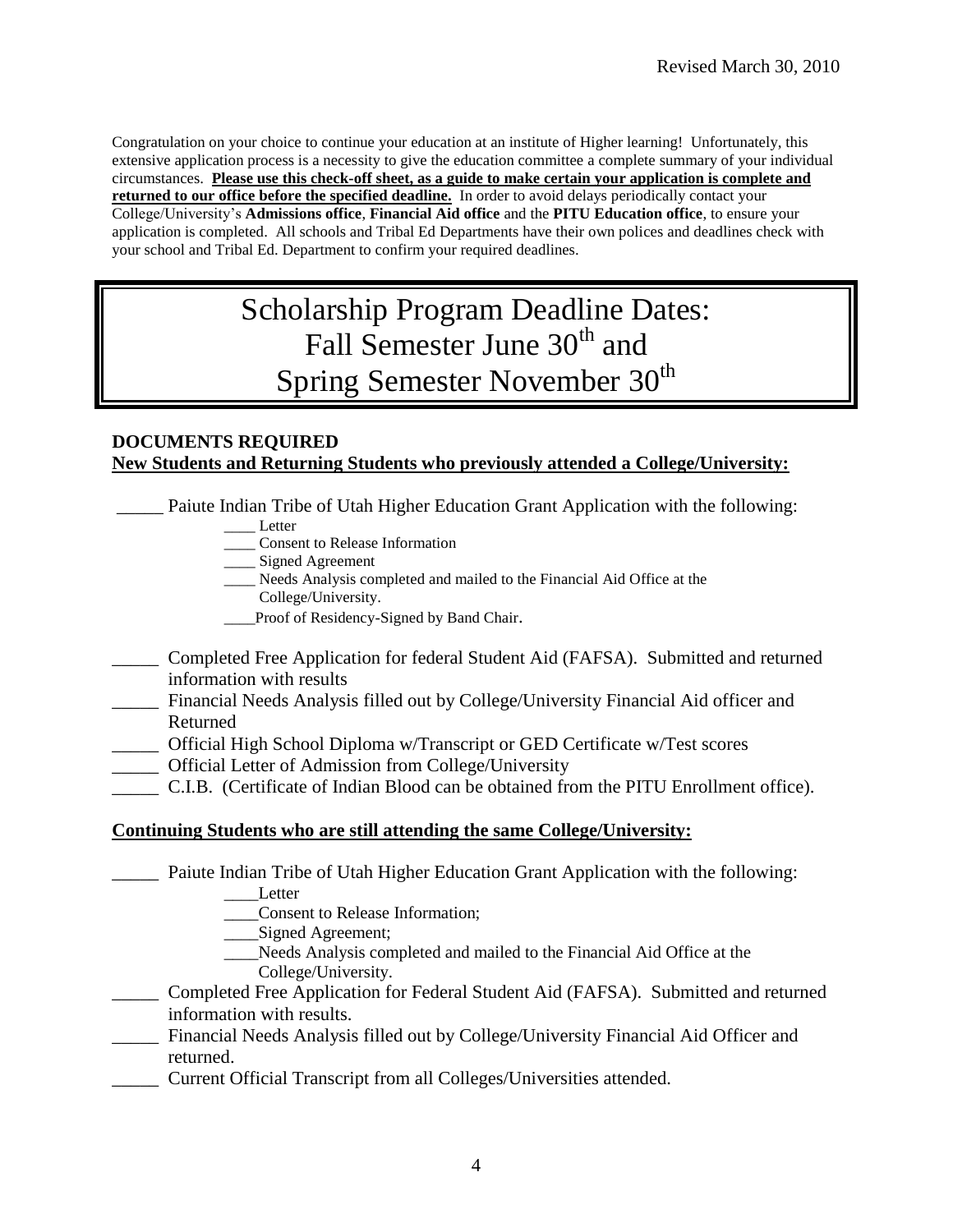# **PITU Scholarship Eligibility and Priority Guidelines**

#### RULES AND REGULATIONS FOR BECOMING A PAIUTE TRIBAL HIGHER EDUCATION SCHOLARSHIP RECIPIENT.

## **To be eligible the applicant must:**

- 1. Be enrolled with the Paiute Indian Tribe of Utah
- 2. Priority will be given to Paiute Tribal member who live within the service area.
	- A. Continuing Students
	- B. First Time Applicants
		- I. High School Graduates
		- II. GED Recipients
		- III. First Time Undergraduates
	- C. Undergraduates
	- D. Members outside the state of Utah but are residents of the State in which students will be attending.
	- E. Members outside the State of Utah but are not residents of the state in which student will be attending school.
	- F. Graduate Students (Grad students are not considered continuing)
- 3. Admitted for enrollment in a state-accredited institution. The course of study must be from an accredited (state) institution and must result in the attainment of a degree, certification or other instrument, which indicates successful completion.
- 4. Submit a complete application packet by the established **June 30th for fall or November 30<sup>th</sup> for spring semesters,** due date.

#### **Indians from other tribes:**

The scholarship office will accept applications from members of federally recognized Indian Tribes who have maintained a permanent resident on the reservation for one (1) year preceding the application. Indians from other tribes will also need to show proof that they were denied services from their own tribe.

Applicants are advised that the priorities established by the Tribal Education committee are that members of the PITU are given priority over other applicants. To the extent resources permit, non-PITU applicants will be accepted. The only funds applicable are those funds that are identified as federal. No tribal funding will be granted to non-tribal members. All Indians from other tribes must appear in front of the education committee each year.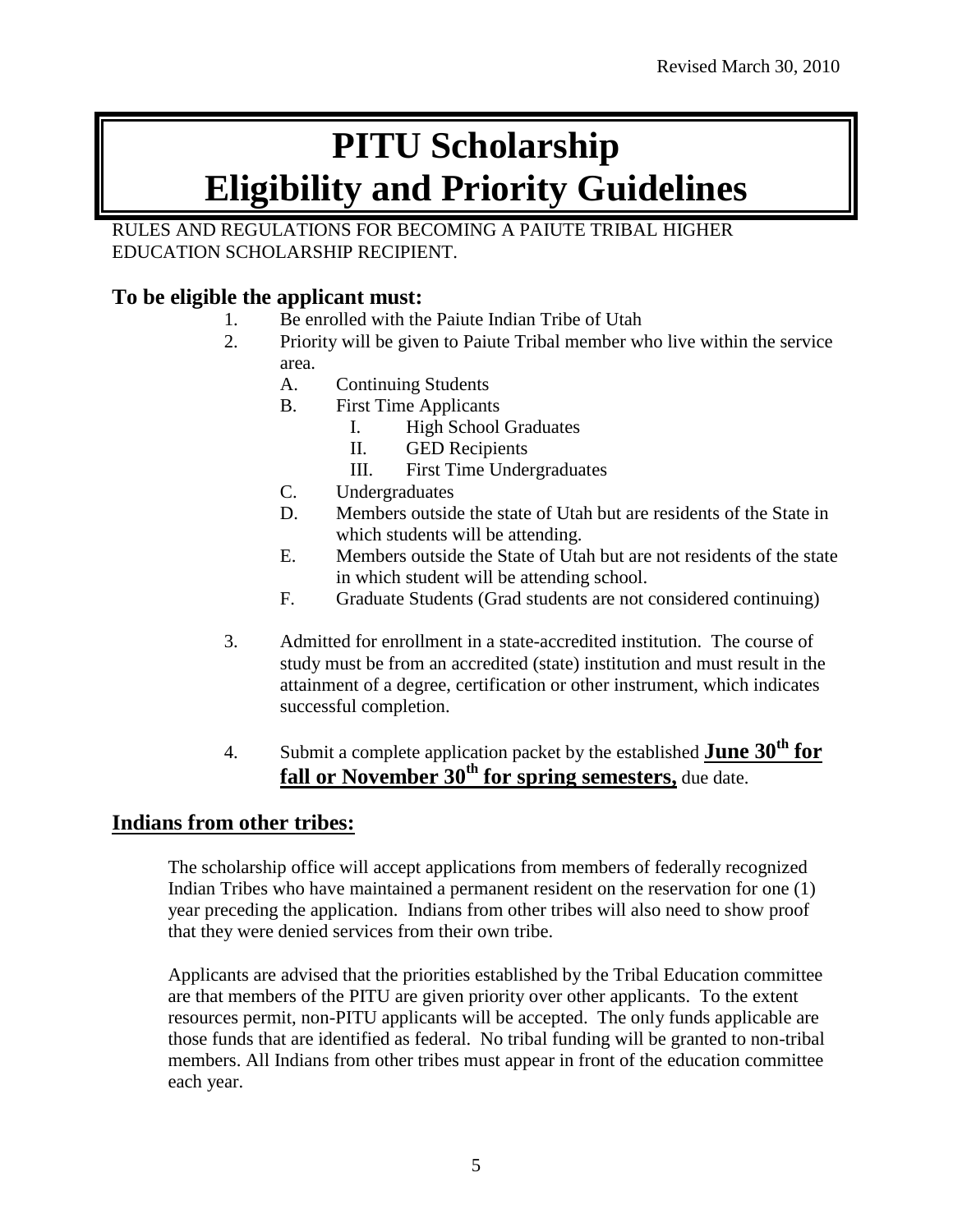## **Eligibility: Credit Limit:**

Academic Demand Requirements:

Students may be provided financial assistance to complete the following:

- Associate Degree: maximum quarter credits of 134
- Associate Degree: maximum semester credits of 70
- Bachelor Degree: maximum quarter credits of 225
- Bachelor Degree: maximum semester credits of 154

Students who have exceeded the maximum credit allowance must petition the department for financial consideration.

### **Funding Amounts Available**

Financial grants (tribal scholarships awarded by PITU are considered "last dollar" aid). The scholarship will cover tuition amount only up to \$2500.00.

Financial grants (tribal scholarships) awarded by PITU are considered supplemental to campus-based aid. In the year 2010-2011 the amount will be up to and not to exceed \$5000.00 per student pending their financial need. Funds necessary beyond what is available shall be the responsibility of the student to obtain.

## **Financial Needs Analysis:**

The student is responsible for filling out the top portion of the financial needs analysis. Once the top portion is completed the student is responsible for submitting the financial needs analysis to the financial aid department at the school they selected to attend. A student is awarded funds based on their unmet need and projected fiscal year budget.

### **Summer School:**

To the extent that funds are available, students wishing to attend summer school may receive financial assistance from the Tribal Scholarship Program to off set the cost of tuition, fees and books. Applications will be approved on a case-by-case basis. Students who wish to apply for summer assistance must do so before March 1st.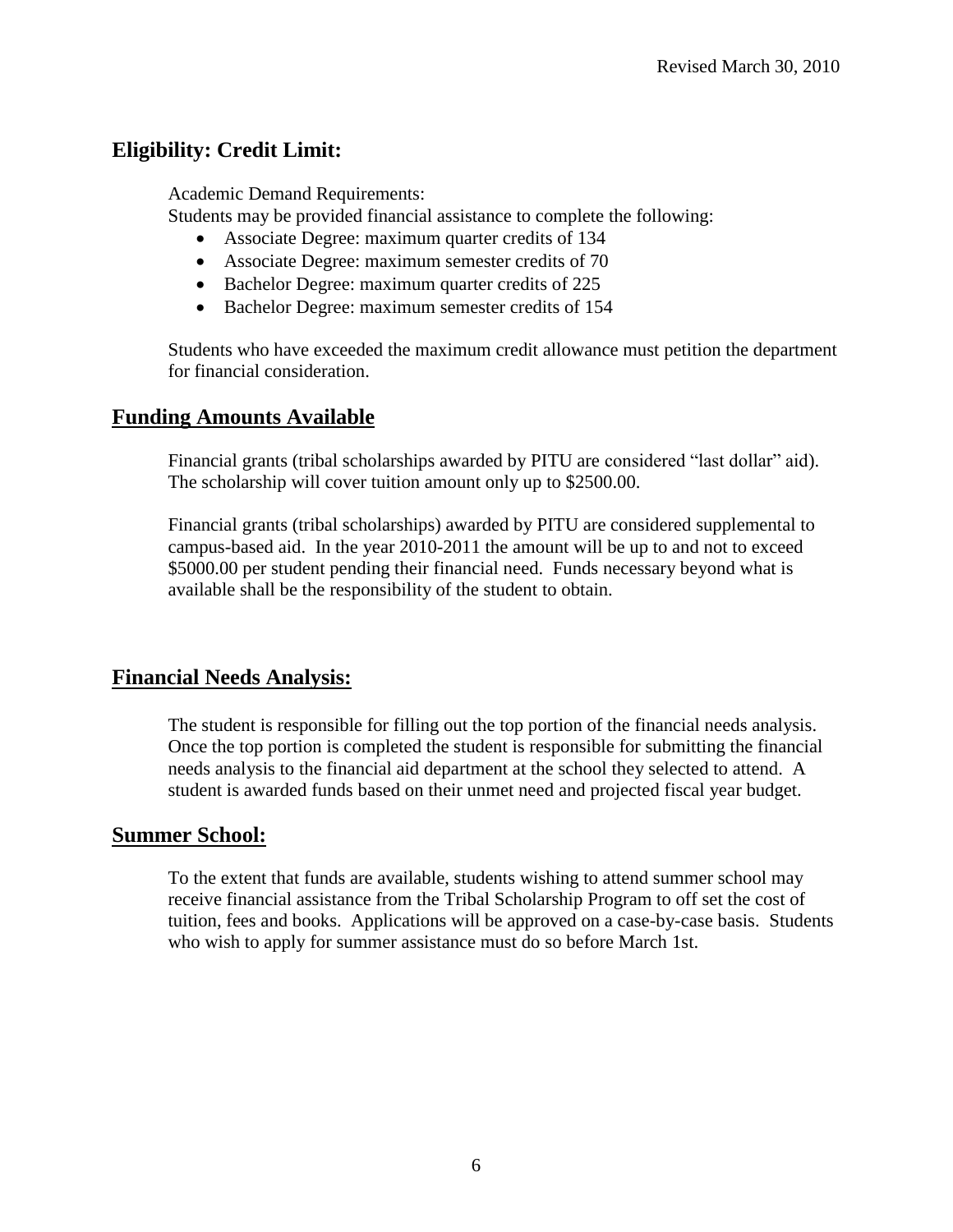## **Rules and Regulations: Student Requirement:**

- 1. To apply for funding students must have all items submitted to the PITU Education Department by the deadline date.
- 2. All non-continuing students must appear in front of the education committee during regularly scheduled meetings. Students will be informed of these meetings once application is submitted by the due date.
- 3. Read and understand the rules and regulations.
- 4. Funded students must submit a current grade report at the end of each Quarter/Semester and an official grade transcript at the end of each school year to the PITU Education Department.
- 5. Students must declare major area of study by the beginning of their second year.
- 6. Funded students must maintain a 2.0 GPA, full or part time.
	- a. Full time 12 credit hours minimum
	- b.  $\frac{3}{4}$  time  $-7$  to 11 credit hours
	- c. Part time- 1 to 6 credit hours
- 7. All first year students are required to enroll in and utilize tutoring and /or learning and resource centers.
- 8. All students must have an advisor assigned at the college or university that they are attending.
- 9. All students must review academic schedules with PITU Education Department Counselor.
- 10. Students must attend classes on a regular basis.
- 11. All students must apply for Financial Aid (FAFSA).
- 12. All students must report any other financial assistants.
- 13. Biweekly checks will be issued at a reasonable amount to meet college expenses, based on receipt of PELL, SER, VA, and other available funds.
- 14. Signature Forms: Attendance forms must be turned into the PITU Education Department the Wednesday proceeding check day. If forms are not turned in that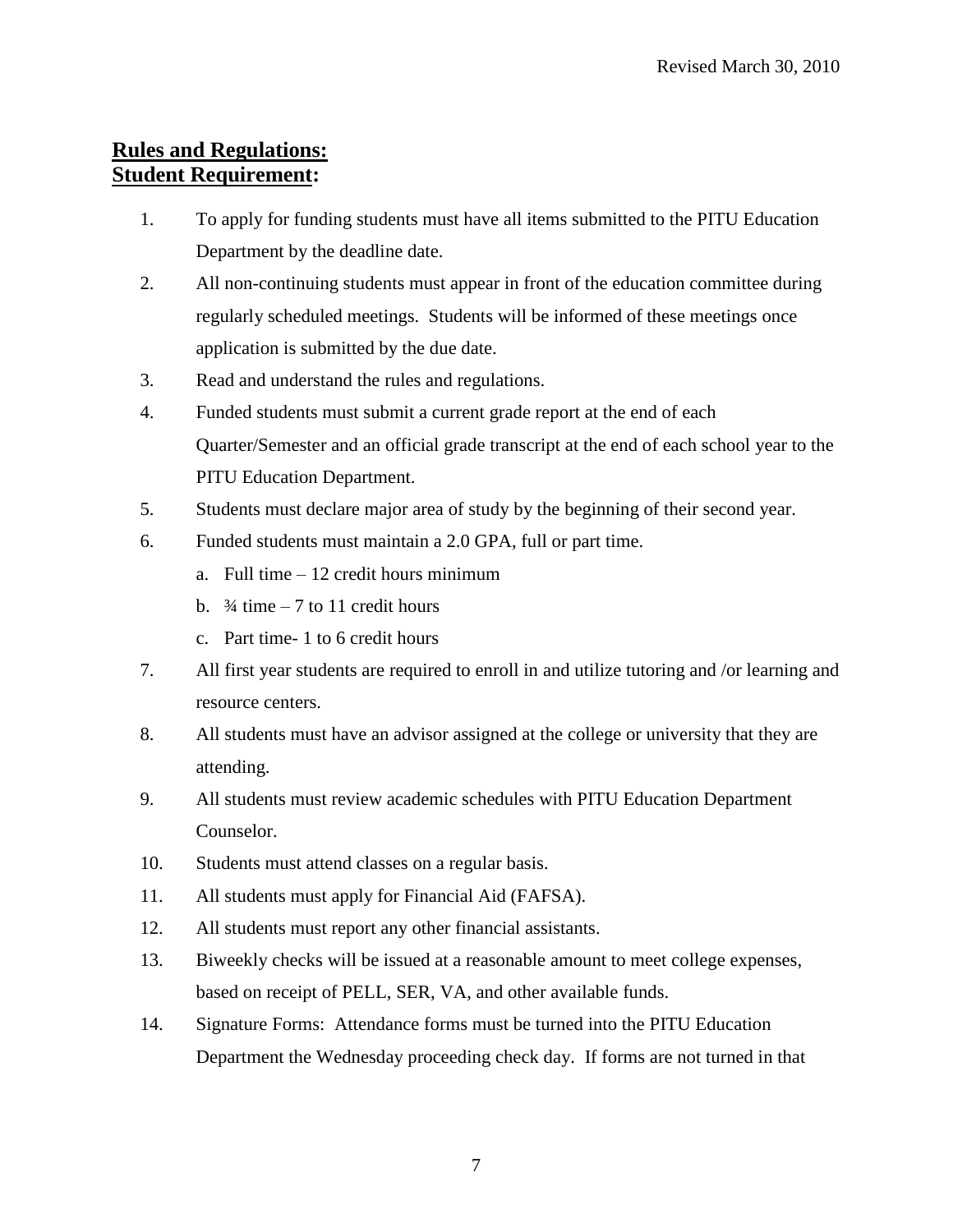day, checks will not be printed until one has been turned in. This could cause a delay in receiving your check.

- 15. If a student forges teacher's signatures on attendance form, he/she will be suspended for the rest of the semester/quarter.
- 16. A level of aid will be established using the financial needs analysis, and reasonable student need.
- 17. Training limited to a five-year period.
- 18. Sophomores, juniors and seniors must turn in a graduation requirement sheet, completed and signed by their college major advisor, each year until graduation.
- **19. All students must re-apply each year for funding.**
- **20. All students are required to follow the rules and regulations that have been established. If rules and regulations are not complied with termination or suspension could occur.**
- 21. Second year student and beyond with our program that have a GPA of 2.8 for the previous term, will not need to submit an attendance form unless they are on probation. If the student drops below the GPA of 2.8 in any of their future terms they will be required to fill out the attendance form during the next term.
- 22. Students who apply for the program, but later decide not to go to school when approved; must also notify the PITU Education Department within the first five days of the term, explaining future educational plans. If notification is not received by PITU Education Department during the time requirement the student will be suspended from the program for one year.
- 23. Students who choose to drop out of school must notify PITU Education Department within 5 working days of the official drop out date. If a student does not notify PITU Education Department in the time requirement the student will be suspended from the program for one year. If money was paid after student drops out they will need to return the amount paid.
- 24. Students must notify PITU Education Department when class schedule changes or when classes have been dropped. If a student drops a class and they drop below fulltime or part-time their scholarship amount will be adjusted to the new amount. If the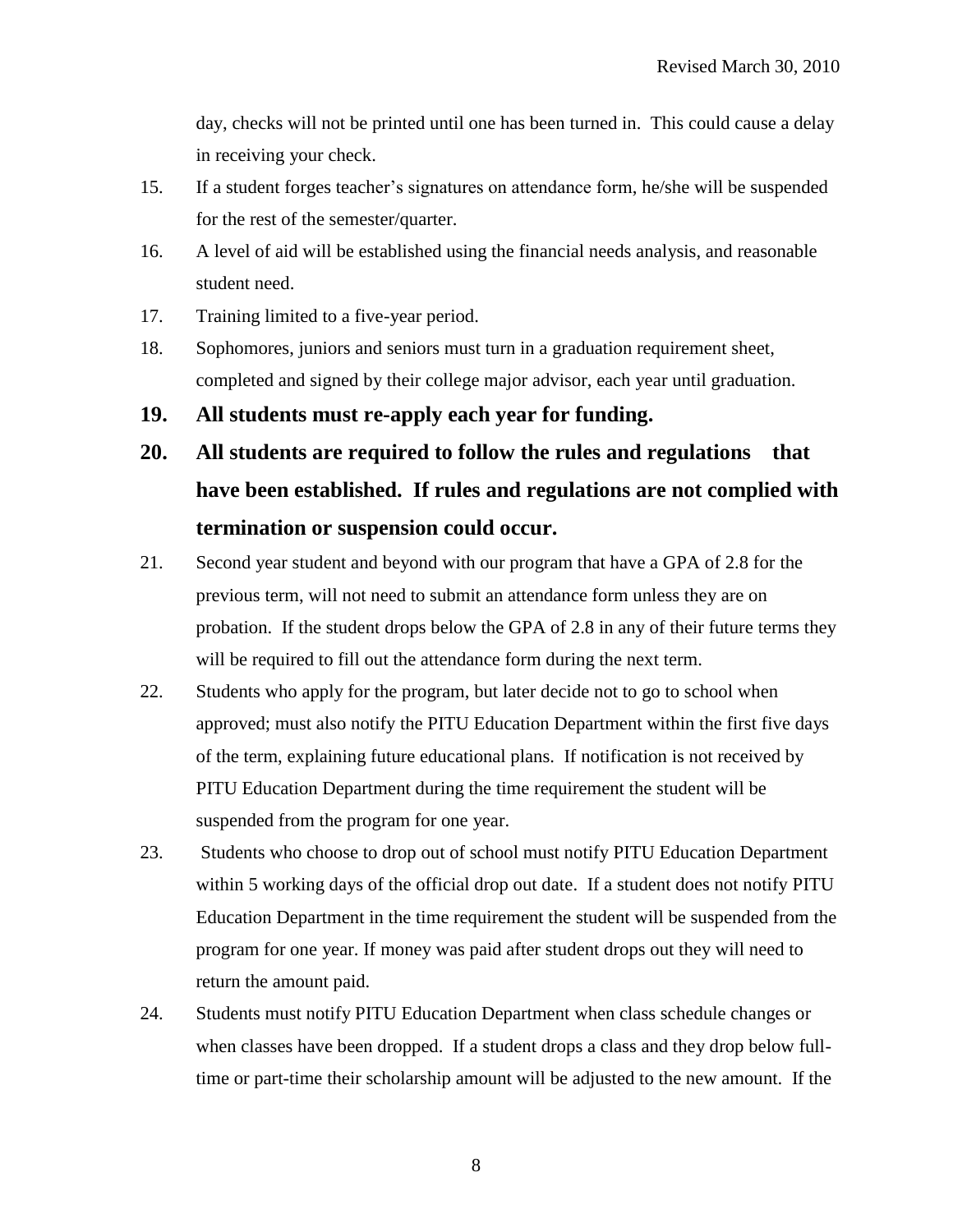student has already exceeded the new amount, stipends will be dismissed and student will be put on probation for the next semester or term.

## **Disciplinary Action:**

### **Suspension/Probation**

- 1. All full time students are required to carry 12 of more credits per semester/term and to achieve a 2.0 GPA for the hours that they are enrolled.
- 2. Students are placed on probation after one semester/term of less than a 2.0 GPA or if they fall below the credit hours that were approved.
- 3. After 2 consecutive semesters/term of failure to meet the 2.0 GPA and the minimum hours, the student will be suspended for 1 year.
- 4. All students will be ineligible for Higher Education Funding for 1 academic year after suspension
- 5. After 1 academic year, the student may reapply and if he/she was able to sustain an average GPA of 2.0 or higher. If accepted, the Paiute Education Committee may readmit the student on a final probationary status for one semester/quarter after a review.

If the student fails to meet the 2.0 GPA and the minimum hours for this final probationary semester/term, he/she will only be eligible or not eligible for further funding, after a review by the PITU Education Committee.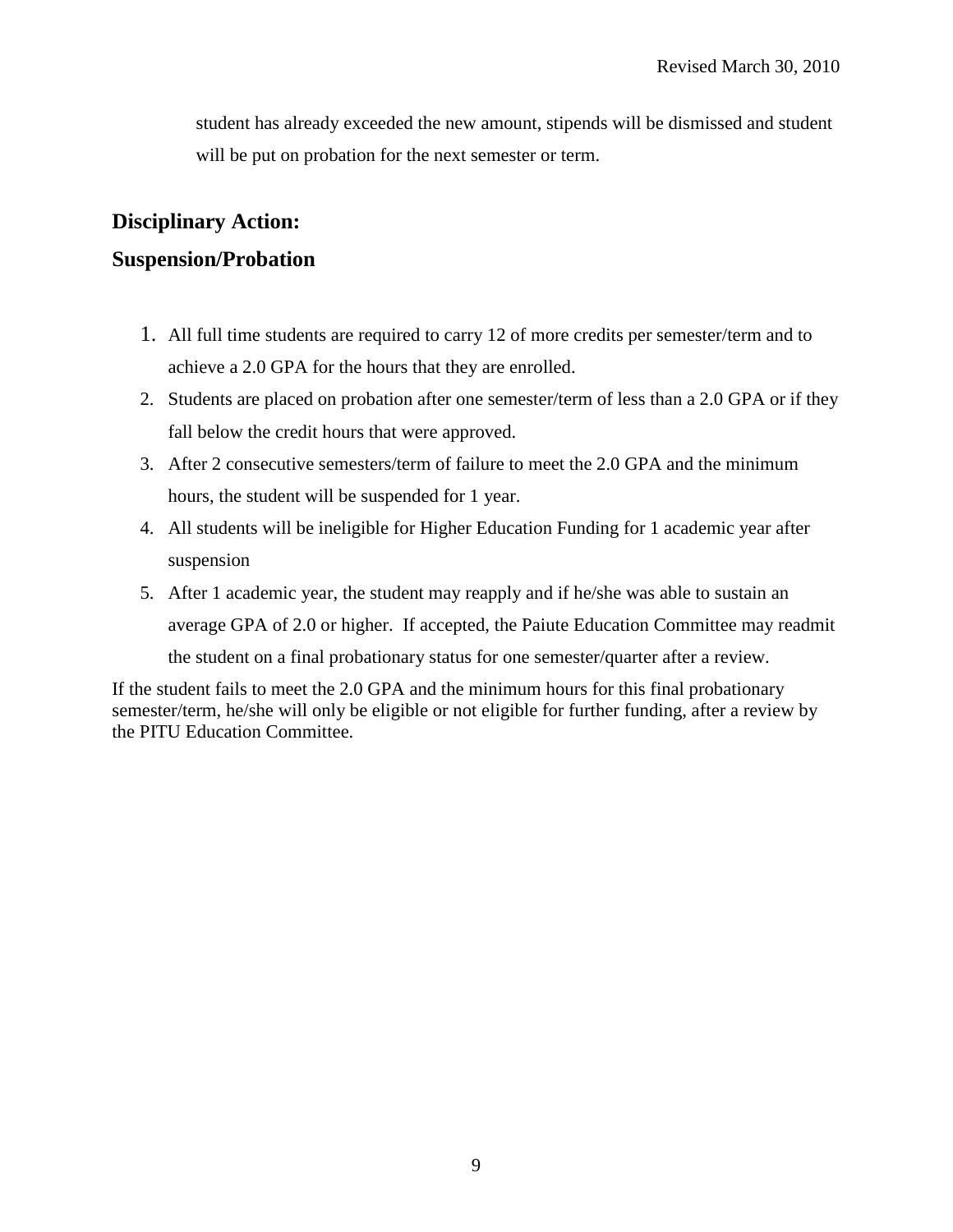# **Definitions**

| <b>Academic Year-</b>     | A period of time in which a full-time student is expected to complete the<br>equivalent of at least two (2) Semesters, two (2) Trimesters, or three (3)<br>Quarters at institutions that measure academic progress in credit hours. |
|---------------------------|-------------------------------------------------------------------------------------------------------------------------------------------------------------------------------------------------------------------------------------|
| <b>Accreditation-</b>     | A certification of an institution of higher education by a sanctioned<br>national or regional accrediting agency or association recognized by the<br>Secretary of Education.                                                        |
|                           | Campus-based Aid- The Federal Financial Aid Program (SEOG, SSIG, Work Study, and<br>Perkins Loan) administered by the Financial Aid Office at an institution of<br>higher education.                                                |
|                           | <b>Continuing student-</b> A grant recipient who received a Tribal Scholarship and attended college<br>the previous term.                                                                                                           |
|                           | <b>Eligible institution-</b> An institution of higher education that is accredited by a national or<br>regional accrediting agency that accepts Federal Student Aid.                                                                |
|                           | Financial Aid Office-The office of an institution of higher education that has<br>responsibility for institutionally administered financial aid.                                                                                    |
|                           | Financial Aid Packet-The Institutions documents that identify the amounts and types of<br>financial aid awarded by the Institution, and the amount of unmet<br>need.                                                                |
| <b>Full-time student-</b> | A student who is carrying a full-time academic workload with twelve (12)<br>or more credit hours, under standards applicable to all students enrolled in<br>that student's particular program.                                      |
|                           | <b>Higher Education Need Analysis-</b> is a process using a form prepared by the institution's<br>Financial Aid Officer based upon the Federal Student Aid Report (FSAR)<br>that determines the amount of unmet need.               |
|                           | Higher Education Office- The Tribal Higher Education Office who administers funds<br>appropriated for higher education grants to eligible students.                                                                                 |